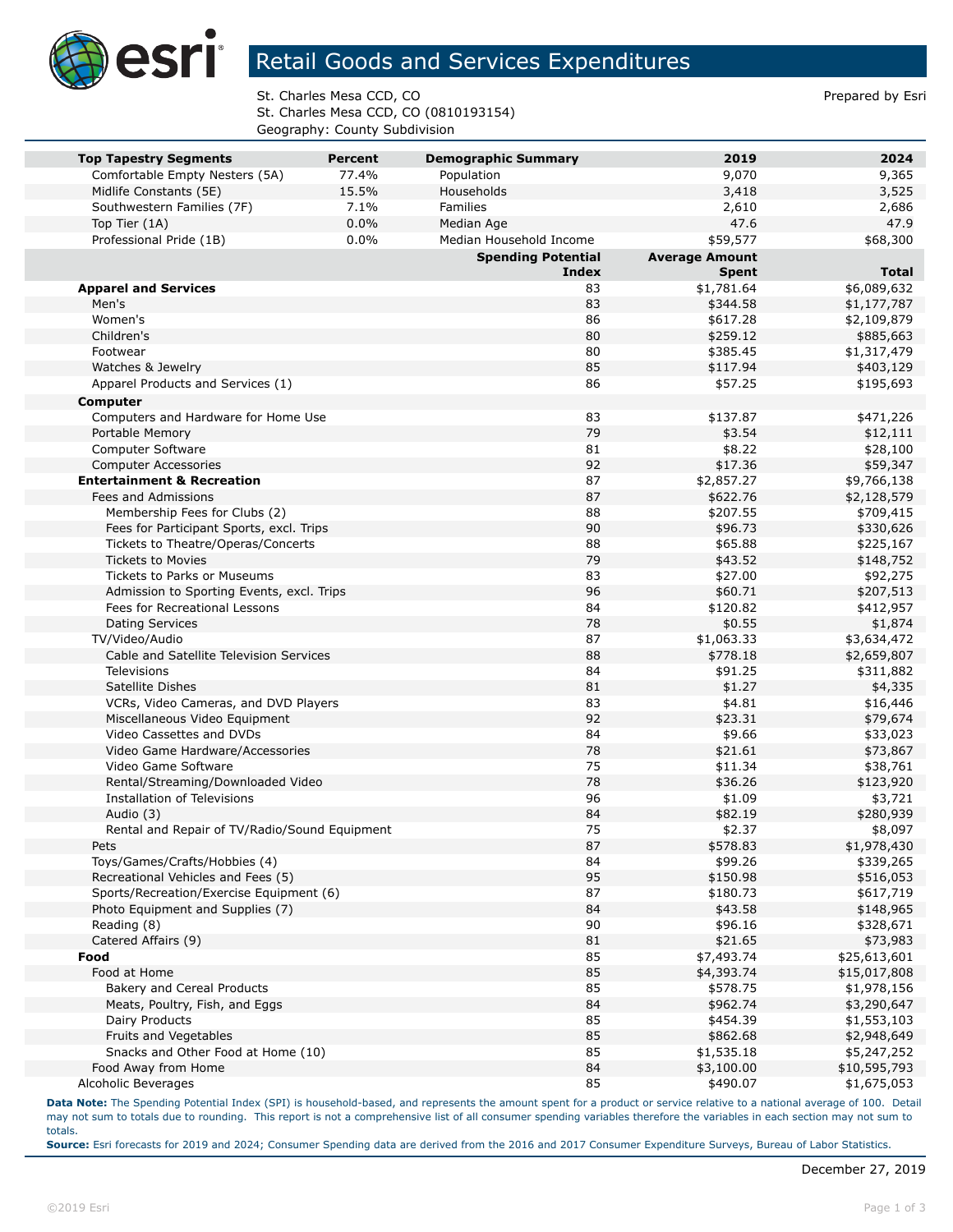

## Retail Goods and Services Expenditures

St. Charles Mesa CCD, CO **Prepared by Esri** Prepared by Esri St. Charles Mesa CCD, CO (0810193154) Geography: County Subdivision

|                                            | <b>Spending Potential</b><br><b>Index</b> | <b>Average Amount</b><br><b>Spent</b> | Total         |
|--------------------------------------------|-------------------------------------------|---------------------------------------|---------------|
| <b>Financial</b>                           |                                           |                                       |               |
| Value of Stocks/Bonds/Mutual Funds         | 99                                        | \$21,175.37                           | \$72,377,406  |
| Value of Retirement Plans                  | 101                                       | \$95,829.96                           | \$327,546,796 |
| Value of Other Financial Assets            | 98                                        | \$5,580.81                            | \$19,075,212  |
| Vehicle Loan Amount excluding Interest     | 87                                        | \$2,479.16                            | \$8,473,781   |
| Value of Credit Card Debt                  | 87                                        | \$2,129.37                            | \$7,278,191   |
| <b>Health</b>                              |                                           |                                       |               |
| Nonprescription Drugs                      | 92                                        | \$131.84                              | \$450,641     |
| Prescription Drugs                         | 95                                        | \$348.40                              | \$1,190,825   |
| Eyeglasses and Contact Lenses              | 92                                        | \$83.35                               | \$284,875     |
| Home                                       |                                           |                                       |               |
| Mortgage Payment and Basics (11)           | 96                                        | \$9,672.14                            | \$33,059,371  |
| Maintenance and Remodeling Services        | 96                                        | \$2,057.58                            | \$7,032,820   |
| Maintenance and Remodeling Materials (12)  | 100                                       | \$486.65                              | \$1,663,358   |
| Utilities, Fuel, and Public Services       | 88                                        | \$4,269.40                            | \$14,592,813  |
| <b>Household Furnishings and Equipment</b> |                                           |                                       |               |
| Household Textiles (13)                    | 87                                        | \$86.70                               | \$296,345     |
| Furniture                                  | 88                                        | \$539.22                              | \$1,843,059   |
| Rugs                                       | 95                                        | \$30.82                               | \$105,337     |
| Major Appliances (14)                      | 92                                        | \$324.67                              | \$1,109,715   |
| Housewares (15)                            | 90                                        | \$95.33                               | \$325,827     |
| Small Appliances                           | 82                                        | \$39.65                               | \$135,534     |
| Luggage                                    | 83                                        | \$11.62                               | \$39,721      |
| Telephones and Accessories                 | 82                                        | \$61.95                               | \$211,741     |
| <b>Household Operations</b>                |                                           |                                       |               |
| Child Care                                 | 79                                        | \$403.66                              | \$1,379,725   |
| Lawn and Garden (16)                       | 95                                        | \$447.03                              | \$1,527,944   |
| Moving/Storage/Freight Express             | 79                                        | \$52.62                               | \$179,865     |
| Housekeeping Supplies (17)                 | 88                                        | \$659.12                              | \$2,252,876   |
| <b>Insurance</b>                           |                                           |                                       |               |
| Owners and Renters Insurance               | 99                                        | \$573.73                              | \$1,961,016   |
| Vehicle Insurance                          | 86                                        | \$1,323.69                            | \$4,524,367   |
| Life/Other Insurance                       | 97                                        | \$446.85                              | \$1,527,328   |
| Health Insurance                           | 92                                        | \$3,607.04                            | \$12,328,880  |
| Personal Care Products (18)                | 86                                        | \$431.20                              | \$1,473,825   |
| School Books and Supplies (19)             | 81                                        | \$125.54                              | \$429,097     |
| <b>Smoking Products</b>                    | 81                                        | \$325.78                              | \$1,113,519   |
| <b>Transportation</b>                      |                                           |                                       |               |
| Payments on Vehicles excluding Leases      | 87                                        | \$2,212.74                            | \$7,563,143   |
| Gasoline and Motor Oil                     | 84                                        | \$1,925.96                            | \$6,582,928   |
| Vehicle Maintenance and Repairs            | 86                                        | \$986.75                              | \$3,372,707   |
| <b>Travel</b>                              |                                           |                                       |               |
| <b>Airline Fares</b>                       | 85                                        | \$461.74                              | \$1,578,239   |
| Lodging on Trips                           | 91                                        | \$564.20                              | \$1,928,425   |
| Auto/Truck Rental on Trips                 | 86                                        | \$22.44                               | \$76,697      |
| Food and Drink on Trips                    | 88                                        | \$473.85                              | \$1,619,604   |

**Data Note:** The Spending Potential Index (SPI) is household-based, and represents the amount spent for a product or service relative to a national average of 100. Detail may not sum to totals due to rounding. This report is not a comprehensive list of all consumer spending variables therefore the variables in each section may not sum to totals. **Source:** Esri forecasts for 2019 and 2024; Consumer Spending data are derived from the 2016 and 2017 Consumer Expenditure Surveys, Bureau of Labor Statistics.